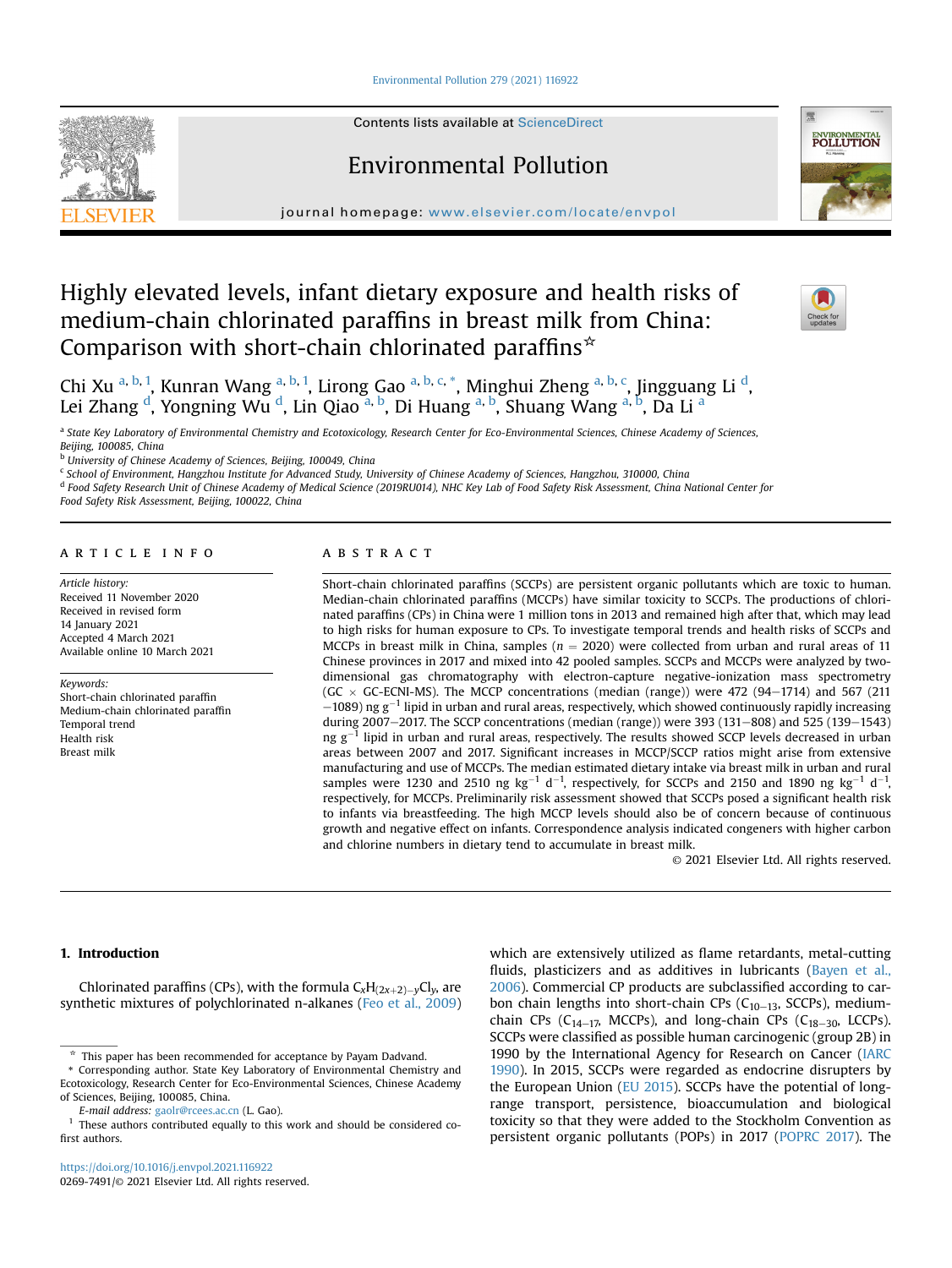production and use of SCCPs are banned or restricted in the United States, Japan, the European Union, and Canada [\(van Mourik et al.,](#page-6-5) [2016\)](#page-6-5). This has led to manufacturing and use of MCCPs as alternatives to SCCPs at considerably higher levels ([Gluge et al., 2016\)](#page-6-6). The environmental occurrences of MCCPs have even exceeded those of SCCPs [\(van Mourik et al., 2016](#page-6-5)). MCCPs exhibit similar cytotoxicity and perturbation of metabolism to SCCPs [\(Ren et al.,](#page-6-7) [2019\)](#page-6-7), and can bioaccumulate and be biomagnified in food chains ([Du et al., 2020](#page-6-8); [Houde et al., 2008\)](#page-6-9). However, there is still limited data on human exposure of MCCPs.

Breast milk is rich in fat and easy to collect in a non-invasive manner, so it is regarded as a favorable biological matrix to investigate human exposure levels to POPs for both evaluating the maternal body load and infant exposure risks [\(Raab et al., 2013](#page-6-10)). In addition, infants are more vulnerable than adults to hazardous chemicals because their metabolic pathways and immune system are immature and they weigh less than adults [\(Landrigan et al.,](#page-6-11) [1999](#page-6-11)). CPs can be transferred from the mother to an infant via placental transfer during gestation ([Qiao et al., 2018\)](#page-6-12) and breastfeeding transfer during lactation [\(Xia et al., 2017b](#page-6-13)). A recent study showed that breastfeeding resulted in significantly higher infant exposure to CPs than placental transfer ([Liu et al., 2020b\)](#page-6-14).

China is the world's largest producer and consumer of CPs [\(Xu](#page-7-0) [et al., 2014\)](#page-7-0). Industrial production of CPs in China began in 1978 with an output of 3.4 kt and rapidly reached 1 million t/year in 2013 ([Gluge et al., 2016;](#page-6-6) [Xu et al., 2014\)](#page-7-0). Although no official data are available, CP production has remained high since 2013. High levels of CP production and use in China have inevitably resulted in high levels of CPs in the environment, which could enter the human body. Relatively high concentrations of SCCPs and MCCPs have been found in breast milk samples collected in China and the levels of SCCPs exhibited higher than MCCPs between 2007 and 2011 [\(Xia](#page-6-15) [et al., 2017a](#page-6-15); [2017b](#page-6-13)). However, the recent study found that concentrations of MCCPs were higher than SCCPs in breast milk from the Yangtze River Delta (YRD) in China in 2015–2016 [\(Zhou et al.,](#page-7-1) [2020\)](#page-7-1). No large-scale studies have been conducted to investigate the occurrences of SCCPs and MCCPs in breast milk in China since 2011. Studies on temporal trends of SCCPs and MCCPs in breast milk are not available in China. Continuous investigation of CPs in breast milk in Chinese general population will allow for exploration of the temporal distributions of CPs, especially MCCPs, and evaluation of human health risks. In addition, various external exposure pathways can lead to human body burden of CPs, and dietary intake is the main exposure route [\(Gao et al., 2018\)](#page-6-16). Consequently, to further understand the potential relationship between external and internal human exposure to CPs, it is vital to explore the human body burden of CPs (i.e., human breast milk) resulting from dietary exposure.

The objective of this study was to investigate the concentrations and congener profiles of SCCPs and MCCPs in breast milk samples in China and study the temporal trends between 2007 and 2017. Dietary intakes for infants via breastfeeding were estimated, and the potential health risks posed to infants were also assessed. In addition, the bioaccumulation of SCCPs and MCCPs for mothers through dietary intake was initially assessed. This study provides important data for health risk assessments of CPs, especially MCCPs.

# 2. Materials and methods

# 2.1. Sample collection

Samples were collected following the "Fourth WHO-Coordinated Survey of Human Milk for Persistent Organic Pollutants in Cooperation with UNEP" ([WHO 2007](#page-6-17)), under guidance from the China National Center for Food Safety Risk Assessment (Beijing, China). Individual breast milk samples ( $n = 2020$ ) were collected from 29 urban areas and 13 rural areas in 11 provinces in 2017. More than 30 donors were selected at each rural sampling site, and at least 50 donors at each of the urban sites. Sample details are given in Table S1. For the rural samples, individual samples from the same area were mixed to form one pooled sample, and for the urban samples, all samples from the same city were mixed together. This gave 29 urban pooled samples and 13 rural pooled samples. All samples were stored at  $-20$  °C before analysis.

#### 2.2. Sample preparation

Before analysis, approximately 25 mL of each breast milk sample was freeze-dried and ground into a powder. 2.5 ng of  $^{13}C_{10}$ -transchlordane was spiked before extraction. Next, each sample was extracted by an accelerated solvent extractor (ASE350, Dionex, Sunnyvale, CA, USA) with a mixture of  $n$ -hexane and dichloromethane (1:1,  $v/v$ ). The extract was evaporated to dryness to gravimetrically determine the lipid content. Gel permeation chromatography was used to remove lipids from the extract. Then, the extract was purified using a multilayer chromatography column. The eluate was concentrated, solvent exchanged into cyclohexane, then 2.5 ng of ε-hexachlorocyclohexane (Dr. Ehrenstorfer, Augsburg, Germany) was added, and the extract was evaporated to approximately 50  $\mu$ L.

## 2.3. Instrumental analysis

In total, 48 SCCP  $(C_{10-13}Cl_{5-10})$  and MCCP  $(C_{14-17}Cl_{5-10})$ congener groups were analyzed by two-dimensional gas chromatography with electron-capture negative-ionization mass spectrometry ( $GC \times GC$ -ECNI-MS) fitted with a ZX2004 loop cryogenic modulator (Zoex Corporation, Houston, TX, USA). The instrument parameters and quantification method are described in previous studies ([Reth et al., 2005;](#page-6-18) [Xu et al., 2019\)](#page-7-2).

#### 2.4. Quality assurance and quality control

Before use, all glassware was rinsed three times with anhydrous methanol, acetone, and dichloromethane in sequence to eliminate background interferences. Spiking experiments were performed to validate the analytical method. The mean recoveries for the spiked samples were 92.7% and 86.3% for SCCPs and MCCPs, respectively. One blank sample was added to each batch of seven samples to monitor background SCCP and MCCP concentrations. The results showed that the SCCP and MCCP concentrations in the blank samples were less than 10% of those in the breast milk samples. Therefore, the concentrations in the samples were not blank corrected. The method detection limit was defined as three times the standard deviation of the average values in the blank samples. The method detection limits for the SCCPs and MCCPs were 7 and 12 ng  $g^{-1}$  lipid weight (lw), respectively. The recoveries were in range of 78.6%-109.1%, whose coefficients of variation were below 15%.

#### 2.5. Statistical analysis

Statistical analysis was performed with SPSS Statistics 21.0 software, OriginPro 9.1. and Excel 2010. Pearson correlation analyses were performed to evaluate the correlation between the concentrations of SCCPs and MCCPs. Paired-sample t-tests were executed to compare the SCCP and MCCP concentrations between the urban and rural samples. Statistical significance was accepted at p-Values <0.05. The regression analysis was used to evaluate the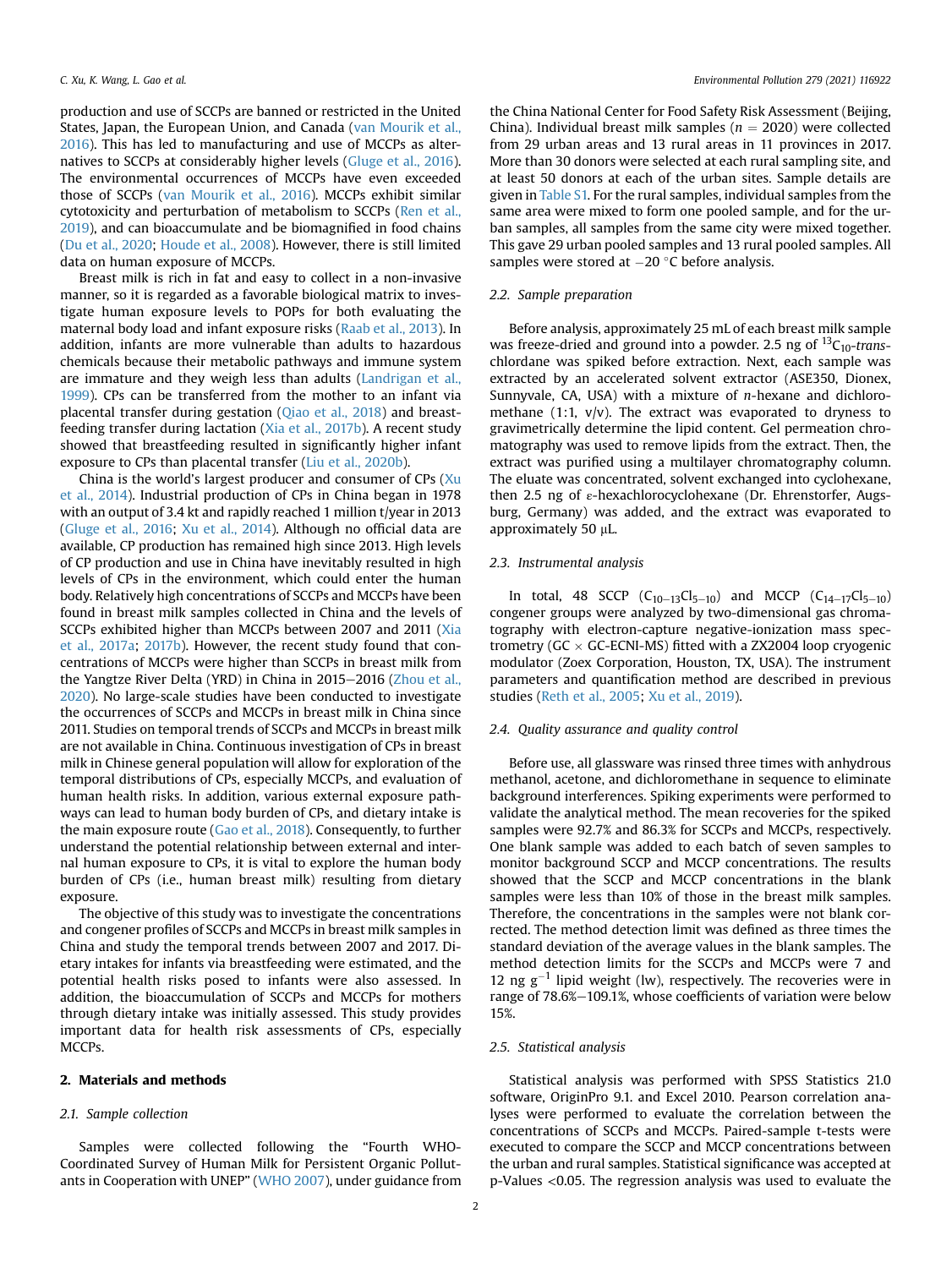temporal trend. Bivariate correlation analyses were carried out to assess the relationships of CP congener group patterns among dietary and breast milk samples. The statistical significance was accepted at the level of 0.01 (2-tailed). Correspondence analysis was performed to compare the differences in CP congeners of foods and breast milks to explore possible metabolic pathways.

## 2.6. Estimated daily intake and risk assessment

The dietary intake of CPs via breast milk for infants needs to be estimated to evaluate their total exposure to CPs. The estimated dietary intake (EDI) was calculated using Eq. [\(1\).](#page-2-0) To assess the health risks of exposure to CPs, the margin of exposure (MOE) was calculated using Eq. [\(2\).](#page-2-1)

<span id="page-2-1"></span><span id="page-2-0"></span>
$$
EDI = C \times M \times R \times \Phi
$$
 (1)

$$
MOE = (NOAEL \text{ or } BMDL_{10})/EDI
$$
 (2)

where C is the SCCP or MCCP concentration in breast milk (ng  $g^{-1}$ ) lw), M is the daily intake from breast milk (g kg BW $^{-1}\,\rm{d^{-1}}$ ), and R is the lipid content of the milk (%). The estimated daily intake from breast milk was 125 g kg BW<sup>-1</sup> d<sup>-1</sup> for an average milk intake of about 750 mL d<sup>-1</sup> for an infant weighing 6 kg ([CNS, 2013](#page-6-19)). The median lipid contents of the milk samples used for the calculations were 3.1% for the urban samples and 3.3% for the rural samples.ɸ is the infant absorption efficiency percent of CPs, which is assumed to be 100% ([USEPA 2002\)](#page-6-20).

# 3. Results and discussion

# 3.1. Concentrations and congener group profiles of SCCPs and MCCPs in breast milk from urban and rural China in 2017

The SCCP and MCCP concentrations in breast milk samples from urban and rural areas in 11 provinces around China are shown in [Table 1.](#page-2-2) SCCPs and MCCPs were detected in all 42 pooled samples. For provinces where there was more than one urban or rural sample site, the results for all sites of the same type (i.e., urban or rural) in that province are averaged. The SCCP concentrations were in range of 131–808 ng  $g^{-1}$  lw for urban samples and 139–1543 ng  $g^{-1}$  lw for rural samples, while the MCCP concentration ranges were 94–1714 ng  $g^{-1}$  lw and 211–1089 ng  $g^{-1}$  lw in the urban and rural samples, respectively. The CP concentrations in breast milk from China of this study were very high compared with those in other studies (Table S2). The ratios of MCCPs/SCCPs (M/S) in the urban and rural samples were  $1.6 \pm 1.1$  and  $1.4 \pm 1.1$ , respectively, indicating that MCCPs were predominant in breast

<span id="page-2-2"></span>Table 1

| SCCP and MCCP concentrations (ng $g^{-1}$ lw) in 42 pooled breast milk samples |  |
|--------------------------------------------------------------------------------|--|
| collected from urban and rural areas in 11 Chinese provinces in 2017.          |  |

| Province       | Urban          |              | Rural          |              |
|----------------|----------------|--------------|----------------|--------------|
|                | $\Sigma$ SCCPs | $\sum MCCPs$ | $\Sigma$ SCCPs | $\sum MCCPs$ |
| Gansu          | 131            | 149          | 513            | 421          |
| Inner Mongolia | 417            | 1714         | 536            | 642          |
| Henan          | 808            | 251          | 1543           | 963          |
| Jiangsu        | 211            | 430          | -              | -            |
| Shanghai       | 626            | 569          | 353            | 572          |
| Jiangxi        | 633            | 750          | 139            | 561          |
| Guangxi        | 138            | 94           | 635            | 237          |
| Guangdong      | 406            | 467          | 189            | 211          |
| Zhejiang       | 321            | 905          | -              |              |
| Hunan          | 380            | 476          |                |              |
| Guizhou        |                |              | 988            | 1089         |

milk samples collected in 2017. A comparison with other POPs in breast milk samples from China showed the CP concentrations in this study were significantly higher than those of  $\Sigma$ PBDEs  $(0.3-4.0 \text{ ng } \text{g}^{-1} \text{ lw})$  [\(Zhang et al., 2017b](#page-7-3)),  $\sum$ PCDD/Fs  $(0.03-0.5 \text{ ng g}^{-1}$  lw and  $0.03-0.4 \text{ ng g}^{-1}$  lw in urban and rural areas, respectively), and  $\sum$ dl-PCBs (0.75–8.45 ng g<sup>-1</sup> lw and 0.66–5.65 ng  $g^{-1}$  lw in urban and rural regions, respectively) ([Zhang et al., 2016](#page-7-4)). The extensive production and use of CPs in China might result in a high environmental load. Humans can be both directly and indirectly exposed to CPs after their release into the environment, which could contribute to higher concentrations of CPs than other POPs in breast milk in China.

The spatial distributions of SCCPs and MCCPs in breast milk are shown in Figure S1. Among the urban and rural samples, the highest SCCP concentrations were found in Henan Province. Henan Province is one of the largest producers of CPs in China, so the results could be attributed to local CP yields, consumption, and emission ([Zhang et al., 2017a](#page-7-5)). The highest MCCP concentrations for the urban and rural samples were found in Inner Mongolia and Guizhou Province, respectively. CP concentrations in sediment samples from Hongfeng Lake in 2017/2019 were markedly elevated compared with 2013/2014, indicating a recent rapid increase in the production and use of CPs in Guizhou Province [\(Zhang et al., 2019\)](#page-7-6). The spatial variations observed for breast milk might be strongly related to the production and use of CPs in different provinces [\(Liu](#page-6-21) [et al., 2020a\)](#page-6-21).

CPs in breast milk samples were analyzed in both urban and rural areas in seven provinces (Gansu, Inner Mongolia, Henan, Shanghai, Jiangxi, Guangxi, and Guangdong) ([Table 1\)](#page-2-2). Pairedsample t-tests showed that there were no significant differences in the SCCP and MCCP concentrations between the urban and rural samples ( $P > 0.05$ ). The ratio of the  $\sum CP$  ( $\sum MCCPs + \sum SCCPs$ ) concentrations in urban samples to rural samples ranged from 0.3 to 2.2. This differed from a previous study where almost all  $\Sigma$ CP concentrations in urban areas were higher than those in rural areas because of industrial activities using CPs in urban areas ([Xia et al.,](#page-6-13) [2017b](#page-6-13)). Consumer behavior might also affect CP exposure in urban and rural populations. High concentrations of CPs have been found in food packaging, which could be widely used in rural areas without effective supervision and result in CP leakage into the environment and exposure for rural residents ([Wang et al., 2018,](#page-6-22) [2019\)](#page-6-23) The widespread use of mulching film and plastic wrap in agriculture may also contribute to high CP concentrations in food consumed by humans. Our results suggest that CP concentrations in rural areas should be continuously investigated and the reasons for elevated CP concentrations should be further determined.

The SCCP and MCCP congener group profiles in the breast milk samples from urban and rural areas in 11 provinces around China were analyzed. Overall, the SCCP and MCCP congener compositions in all of the samples were generally similar among urban and rural areas and different provinces (Figure S2).  $C_{10}$ -CPs were the most abundant SCCP congener groups, accounting for 53.0% of  $\Sigma$ SCCPs, following by  $C_{11}$ -CPs. The predominant SCCP chlorine congeners were  $Cl_6$ -and  $Cl_7$ -CPs, accounting for 31.3% and 35.4% of the  $\Sigma$ SCCPs, respectively. The SCCP congener patterns in breast milk in this study were similar to those found in the YRD [\(Zhou et al., 2020\)](#page-7-1) but different from those in the UK ([Thomas et al., 2006\)](#page-6-24) where  $C_{11}$ -CPs were the predominant SCCP carbon congeners. This difference was likely related to the different congener compositions of CP technical mixtures, with  $C_{11}$ - and  $C_{12}$ -CPs predominant in CP mixtures in the UK. The predominant MCCP carbon congeners were C<sub>14</sub>-CPs, which contributed 60.5% of the  $\sum$ MCCPs. For the chlorine congener groups of the MCCPs,  $Cl_7$ -and  $Cl_8$ -CPs were the most abundant, contributing to 26.5% and 31.2% of the total MCCPs, respectively. The MCCP congener group profiles in breast milk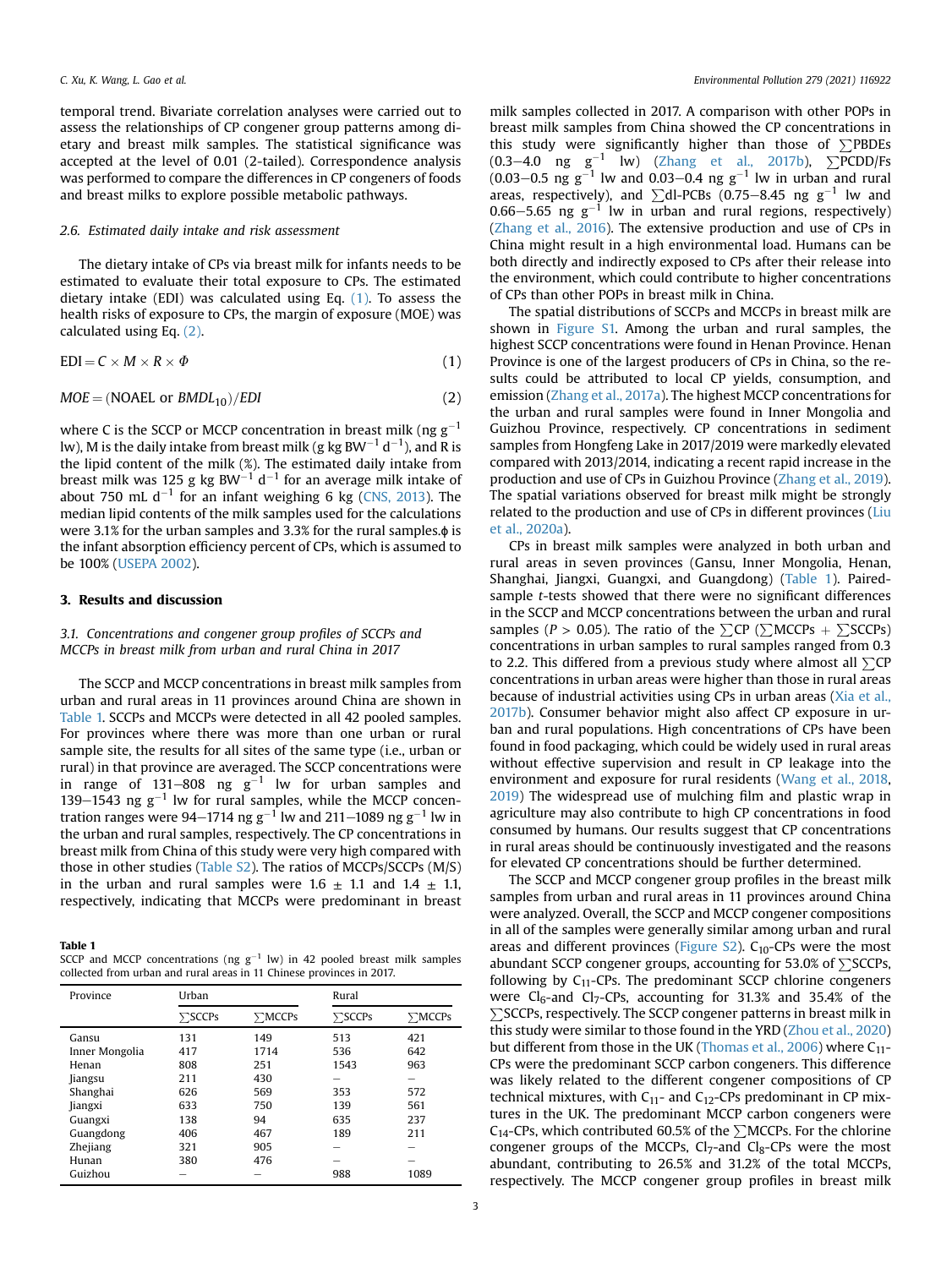samples in this study were similar to those found in breast milk samples from the YRD but slightly different from those in Scandinavia, where  $C_{14}Cl_{5-6}$  were predominant [\(Zhou et al., 2020](#page-7-1)).

# 3.2. Temporal trends in SCCPs and MCCPs in breast milk between 2007 and 2017

SCCP and MCCP concentrations in breast milk samples collected from urban and rural areas in China between 2007 and 2017 are shown in [Fig. 1.](#page-3-0) The unitary linear recursive analysis was performed to further explore the temporal trends of SCCPs and MCCPs in breast milk from urban and rural China between 2007 and 2017 (Figure S3). In urban areas, the SCCP concentrations increased slightly between 2007 (median: 681 ng  $g^{-1}$  lw) and 2011 (median: 733 ng  $g^{-1}$  lw). By contrast, between 2011 and 2017, the median SCCP concentrations decreased greatly in urban areas (393 ng  $g^{-1}$ lw), with a rate of decrease of 46.4%. On the whole, the SCCP levels in urban areas decreased during 2007-2017 because the slope of the equation was less than zero (Figure S3a). Meanwhile, in rural areas, the SCCP median concentrations increased slightly between 2007 (303 ng  $g^{-1}$  lw) and 2011 (360 ng  $g^{-1}$  lw), and increased significantly between 2011 and 2017 (525 ng  $g^{-1}$  lw), with a growth rate of 45.8%. The rate of decrease in SCCP concentrations in urban samples was almost equal to the growth rate in rural samples from 2011 to 2017. In general, the SCCP levels in rural areas increased from 2007 to 2017 as the slope greater than zero (Figure S3c). In the urban samples, the median MCCP concentrations increased slightly from 2007 (60.4 ng g $^{-1}$  lw) to 2011 (64.3 ng g $^{-1}$  lw), and greatly (with about six times) between 2011 and 2017 (472 ng g $^{-1}$  lw). In the rural samples, MCCPs increased slightly from 2007 (35.7 ng  $g^{-1}$ lw) to 2011 (45.4 ng  $g^{-1}$  lw), and significantly (with approximately eleven folds) between 2011 and 2017 (567 ng  $g^{-1}$  lw). The significant high slopes (49 for urban samples, 58 for rural samples) of the regression equations indicated the highly elevated MCCPs levels in China between 2007 and 2017 (Figure S3b and S3d). The increasing trend of MCCPs in breast milk was in accordance with the elevated MCCP levels in sediment cores from the Pearl River Delta [\(Chen](#page-6-25) [et al., 2011\)](#page-6-25), marine mammals from the South China Sea [\(Zeng](#page-7-7) [et al., 2015](#page-7-7)), and sediment cores from nine lakes in China [\(Zhang](#page-7-6) [et al., 2019](#page-7-6)). Increases in the M/S ratios in breast milk showed that the proportion of MCCPs increased greatly between 2007 and 2017 (Figure S4), suggesting that MCCPs were predominant in

<span id="page-3-0"></span>

breast milk in recent years. A similar increasing temporal trend for the M/S ratio was observed in another study of human samples in China ([van Mourik et al., 2020](#page-6-26)).

It is extremely likely that the large increases in the M/S ratios in breast milk are related to the elevated production and consumption of MCCPs in recent years in China. CP commercial mixtures are gradually being replaced with mixtures with lower SCCP contents as SCCPs are phased out in China ([Gluge et al., 2018;](#page-6-27) [Liu et al.,](#page-6-21) [2020a;](#page-6-21) [MEEPRC 2017](#page-6-28)). In China, CP commercial mixtures are classified as CP-42, CP-52, and CP-70 according to their chlorine contents rather than carbon chain length, which does not differentiate among SCCPs, MCCPs, and LCCPs. CP-52, which has a chlorine content of 52%, is the main CP mixture, with a contribution of 90% to the total CP mixtures produced in China ([van Mourik et al., 2016\)](#page-6-5). A previous study found the mean value of MCCPs in CP-52 obtained from China in 2017 was 57%, which indicates that MCCPs are likely to be predominant in current Chinese CP commercial products ([Gluge et al., 2018\)](#page-6-27). In addition, MCCPs have relatively high octanol-water partition coefficients ( $K_{\text{ow}}$ ) compared with SCCPs. A previous study indicated that the bioaccumulation factors of MCCPs were higher than those of SCCPs in food webs in Lake Ontario ([Houde et al., 2008](#page-6-9)). As a result, MCCPs are more likely than SCCPs to accumulate through trophic levels to humans, leading to high M/ S ratios in breast milk. The high MCCP yields and increasing M/S ratios indicate that MCCP concentrations in breast milk are extremely likely to keep increasing in coming years. Furthermore, MCCPs, rather than SCCPs, are classed as harmful to breastfed infants according to the European Chemicals Agency [\(ECHA 2008\)](#page-6-29). Consequently, the manufacture, use, and emission of MCCPs should attract increasing attention.

The SCCP and MCCP congener profiles in breast milk samples collected in urban and rural China between 2007 and 2017 are shown in [Fig. 2](#page-4-0). In all of the breast milk samples,  $C_{10}$ - and  $C_{11}$ -CPs were the predominant SCCP congeners. Increased relative abundance of  $C_{13}$ -CPs was observed in both urban and rural samples between 2007 and 2017. For MCCPs,  $C_{14}$ -CPs were the most abundant MCCP congeners during the whole study period, followed by  $C_{15}$ -CPs. The MCCP congener patterns showed a temporal trend from shorter to longer chains in both urban and rural samples. In urban samples, the relative abundance of  $C_{14}$ -CPs decreased with an average annual change rate of 2.5%, while those of  $C_{16}$ -CPs and C17-CPs increased with average annual change rates of 16.1% and 24.5%, respectively. For the rural samples, the average annual decrease in the  $C_{14}$ -CP congener relative abundance was 2.7%, while the rates of increase for  $C_{16}$ -CPs and  $C_{17}$ -CPs were 19.4% and 63.2%, respectively. The significant increase in the relative abundance of MCCPs with longer carbon chains might indicate the emergence of LCCPs in breast milk because some LCCP congeners have similar physicochemical properties to MCCPs ([Feo et al., 2009;](#page-6-0) [Zhou et al.,](#page-7-1) [2020\)](#page-7-1). These results suggest that, at the same times as standardizing the management of SCCPs, management measures should be taken for MCCPs and LCCPs.

# 3.3. Estimated dietary intakes for infants and risk assessment of SCCPs and MCCPs via breastfeeding

The EDIs (Eq.  $(1)$ ) of SCCPs and MCCPs in breast milk samples collected in urban and rural areas between 2007 and 2017 were calculated using the 5th, 50th, and 95th percentiles of the CP concentrations [\(Table 2\)](#page-4-1). The median EDIs for CPs via breast milk in 2017 were 1230 ng  $\text{kg}^{-1}$  d<sup>-1</sup> for urban samples (range 508–5630 ng kg<sup>-1</sup> d<sup>-1</sup>) and 2510 ng kg<sup>-1</sup> d<sup>-1</sup> for rural samples (range 573–5650 ng kg<sup>-1</sup> d<sup>-1</sup>) for SCCPs, and 2150 ng kg<sup>-1</sup> d<sup>-1</sup> for urban samples (range 366–6640 ng kg $^{-1}$  d $^{-1}$ ) and 1890 ng kg $^{-1}$  d $^{-1}$ for rural samples (range 840–7040 ng  $kg^{-1}$  d<sup>-1</sup>) for MCCPs. The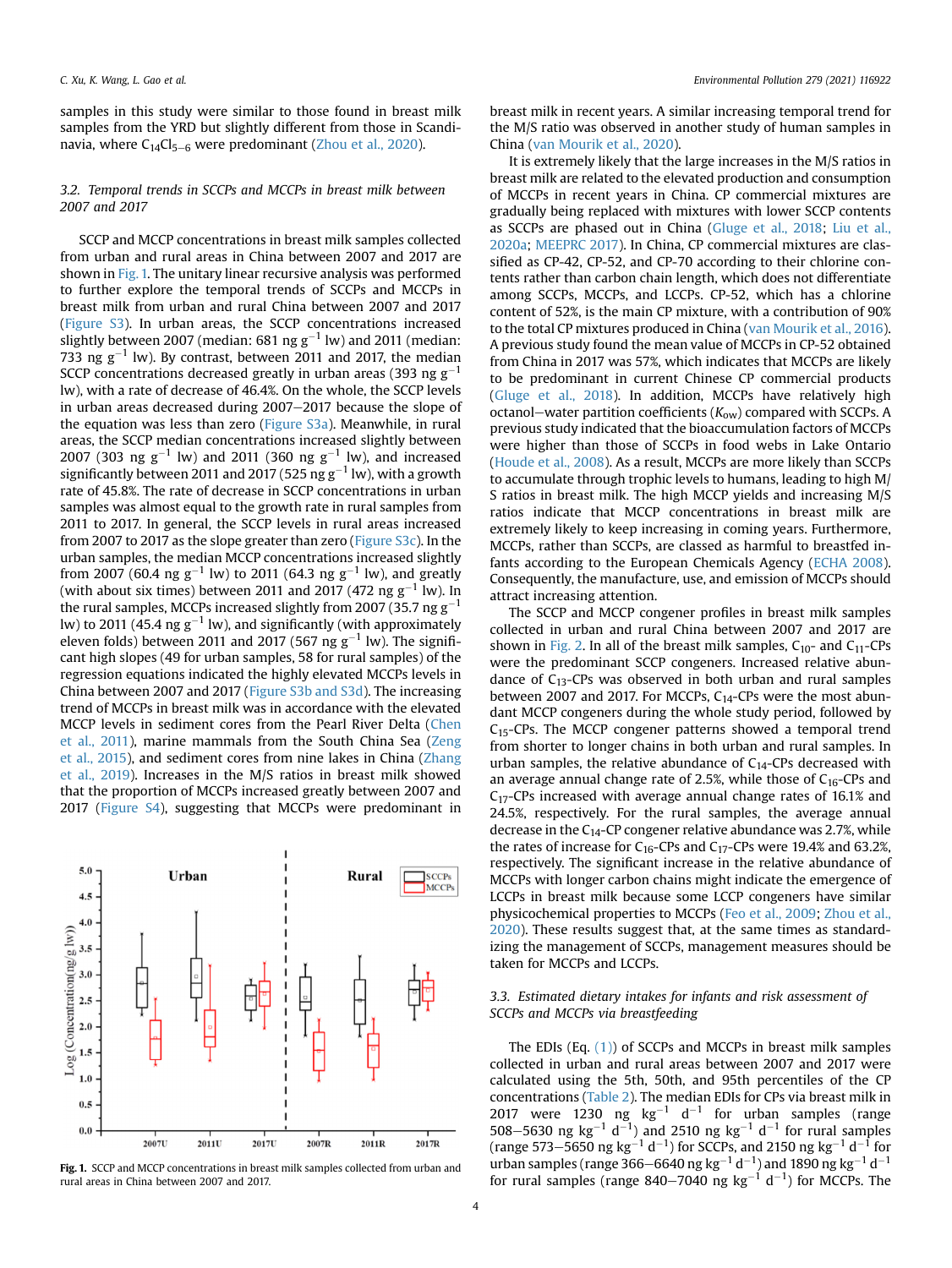<span id="page-4-0"></span>

Fig. 2. Relative abundances of carbon congener groups profiles of SCCPs (a and c) and MCCPs (b and d) in breast milk samples from urban (a and b) and rural (c and d) regions in China between 2007 and 2017.

#### <span id="page-4-1"></span>Table 2

EDIs (ng kg $^{-1}$  d $^{-1}$ ) of SCCPs and MCCPs via breastfeeding for Chinese infants (given as percentiles) between 2007 and 2017 and MOEs calculated using EDIs and the no observed adverse effect level (NOAEL) or the benchmark dose lower confidence limit (BMDL) in animals.

|                    |      | Urban  |        |        | Rural  |        |        |
|--------------------|------|--------|--------|--------|--------|--------|--------|
|                    |      | 2007   | 2011   | 2017   | 2007   | 2011   | 2017   |
| $EDI(ng kg-1 d-1)$ |      |        |        |        |        |        |        |
| <b>SCCPs</b>       | 5th  | 766    | 939    | 508    | 357    | 344    | 573    |
|                    | 50th | 2980   | 3390   | 1230   | 1310   | 1520   | 2510   |
|                    | 95th | 13,200 | 32,700 | 5630   | 6320   | 8650   | 5650   |
| <b>MCCPs</b>       | 5th  | 85.3   | 132    | 366    | 43.0   | 45.1   | 840    |
|                    | 50th | 264    | 297    | 2150   | 152    | 212    | 1890   |
|                    | 95th | 1060   | 3400   | 6640   | 554    | 450    | 7040   |
| <b>MOE(ECB)</b>    |      |        |        |        |        |        |        |
| <b>SCCPs</b>       | 95th | 7580   | 3060   | 17,800 | 15,800 | 11,600 | 17,700 |
| <b>MCCPs</b>       | 95th | 21,700 | 6770   | 3460   | 41,500 | 51,000 | 3270   |
| <b>MOE(EFSA)</b>   |      |        |        |        |        |        |        |
| <b>SCCPs</b>       | 95th | 174    | 70     | 409    | 364    | 266    | 407    |
| <b>MCCPs</b>       | 95th | 34,000 | 10.600 | 5420   | 65.000 | 80,000 | 5110   |

Note: SCCP and MCCP concentrations in breast milk samples from urban and rural areas collected in 2007 and 2011 from previous studies ([Xia et al., 2017a](#page-6-15); [2017b](#page-6-13)). The NOAEL values for SCCPs and MCCPs from the ECB are 100 ([ECB 2000\)](#page-6-30) and 23 mg kg<sup>-1</sup> d<sup>-1</sup> [\(ECB 2007\)](#page-6-31), respectively. The BMDL<sub>10</sub> value for SCCPs and MCCPs from the EFSA are 2.3 and 36 mg kg<sup>-1</sup> d<sup>-1</sup> ([ESFA 2019\)](#page-6-32), respectively.

EDIs in this study were much higher than those reported in samples from Sweden (median: 65 ng kg $^{-1}$  d $^{-1}$  for SCCPs and 170 ng kg<sup>-1</sup> d<sup>-1</sup> for MCCPs) and Norway (median: 60 ng kg<sup>-1</sup> d<sup>-1</sup> for SCCPs and 253 ng kg<sup>-1</sup> d<sup>-1</sup> for MCCPs) ([Zhou et al., 2020](#page-7-1)), but lower than those reported in samples from Mianyang, China (mean: 17,400 ng kg<sup>-1</sup> d<sup>-1</sup> for SCCPs and 6000 ng kg<sup>-1</sup> d<sup>-1</sup> for MCCPs) [\(Liu](#page-6-14) [et al., 2020b](#page-6-14)). The EDI temporal trends for SCCPs and MCCPs were consistent with those for the concentrations of SCCPs and MCCPs in urban and rural areas. EDIs will vary during the lactation period because CP concentrations in human milk can vary along with intake, absorption, and metabolism, which shows that continuous monitoring will be important for CPs in breast milk.

The margin of exposure (MOE) was calculated to evaluate the health risks of exposure to CPs in breast milk for infants (Eq. [\(2\)\)](#page-2-1). NOAEL is the no observed adverse effect level, and  $BMDL_{10}$  is the benchmark dose for a 10% change in the critical adverse effects for 95th percentile exposure. The NOAEL values are 100 and 23 mg  $kg^{-1}$  d<sup>-1</sup> for SCCPs and MCCPs, respectively, based on tubular pigmentation effects in mammals set by European Chem-icals Bureau (ECB) ([ECB 2000;](#page-6-30) [2007](#page-6-31)). The BMDL $_{10}$  values used for SCCPs and MCCPs were 2.3 and 36 mg  $kg^{-1}$  d<sup>-1</sup>, respectively, based on benchmark dose modeling of the effects observed in the kidneys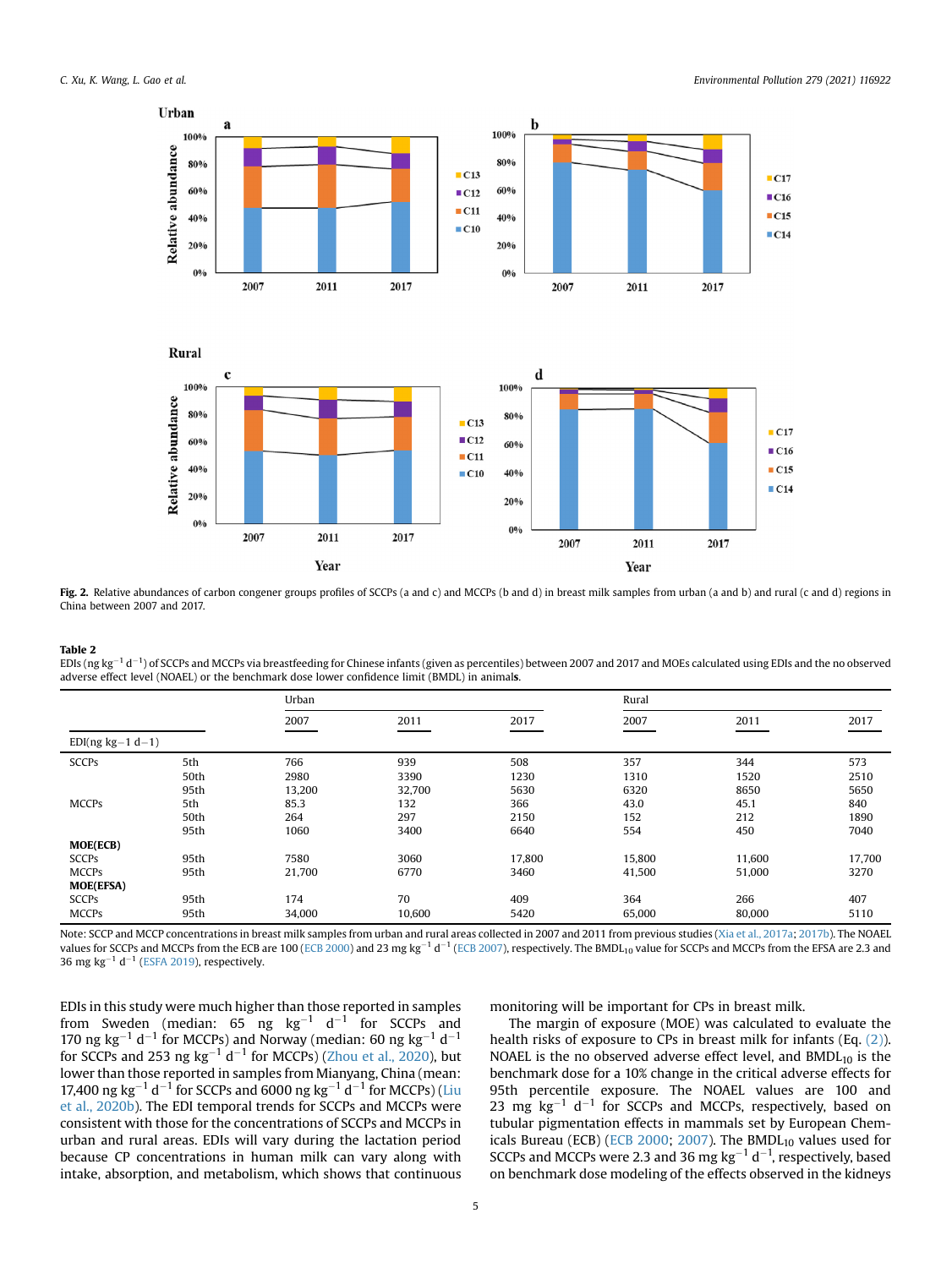developed by European Food Safety Authority (ESFA) ([ESFA 2019\)](#page-6-32). A total uncertainty factor of 1000 was used, and a MOE <1000 indicates that there might be significant risks to human health. The 95th percentile EDIs were applied to assess the human health risks posed by CPs. The MOE results are quite different as the use of different effect does (i.e., NOAEL or  $BMDL_{10}$ ) [\(Table 2\)](#page-4-1). In this study, the SCCP MOEs (ECB) in urban and rural China from 2007 to 2017 were all higher than the uncertainty factor of 1000, indicating there were no health concerns related to SCCPs for infants breastfeeding between 2007 and 2017. However, the MOEs (ESFA) of SCCPs in urban and rural China between 2007 and 2017 were all below 1000, which indicated that SCCPs pose continuous and significant health risks to infants. Although the results of assessment of the health risks posed by SCCPs to infants via breast milk varied because of different critical endpoints, it's necessary to continuously monitor SCCP concentrations and assess health risk.

The MCCP MOEs (ECB) and MOEs (ESFA) in 2017 were all close to 1000 ([Table 2](#page-4-1)), and they will decrease every year as the EDIs of the MCCPs increase each year, which could increase the human health risks. MCCPs in breast milk could be toxic to infants through suppression of the coagulation system [\(Lassen C et al., 2014\)](#page-6-33). The continuous growth in production of MCCPs is likely to cause steady release of MCCPs into the environment and exposure of humans to high doses, indicating the possibility of health risks to infants from MCCP exposure via breastfeeding. Our results indicate that routine, continuous, and long-term monitoring and risk assessment of SCCPs and MCCPs is required, and emission-reduction strategies for MCCPs need to be developed. Future research should focus on the occurrences and bioaccumulation of MCCPs in the human body.

#### 3.4. Human exposure to SCCPs and MCCPs thorough dietary intakes

The human body burden of CPs could be caused by intake via various pathways, including inhalation, ingestion of dust, dermal contact, and the diet. Among these pathways, dietary intake is the main route for CPs to enter the human body. Dietary intake of SCCPs and MCCPs accounts for 88% and 93% of their total daily intakes, respectively, in adults ([Gao et al., 2018\)](#page-6-16). Total diet studies (TDI) have been carried out to monitor human dietary exposure in China [\(Cui](#page-6-34) [et al., 2020\)](#page-6-34). To investigate the relationship between dietary intake and the human body burden of CPs, bivariate correlation analyses were performed for SCCP and MCCP homologs in food and breast milk samples. Eight main foods, including vegetables, cereals, legumes, potatoes, aquatic foods, meats, eggs, and milk, from seven provinces (Guangxi, Guizhou, Hunan, Jiangsu, Jiangxi, Shanghai, and Zhejiang) were selected from our recent research under the sixth TDI started in 2017 ([Cui et al., 2020\)](#page-6-34). Breast milk samples were also collected in the seven provinces mentioned above. The dietary samples were all significantly correlated with the breast milk samples at the 0.01 level (Table S2), which proved the important role of dietary intake in human exposure.

Previous studies have demonstrated that the congener patterns of CPs change among different trophic levels in the food chain ([Houde et al., 2008](#page-6-9); [Ma et al., 2014](#page-6-35)). To compare the different CP homolog compositions of foods from the 2017 TDI and breast milk samples, correspondence analysis was carried out in the correlation matrix of the relative abundances of SCCP and MCCP homologs. In the correspondence analysis plot, two main factors were extracted, which together explained  $83.8\%$  (60.0% + 23.8%) of the most original variables. Eggs, meat, and aquatic food samples were located near the breast milk samples ([Fig. 3\)](#page-5-0), suggesting that similar CP congener patterns were found for animal-origin foods (except for milk) and breast milk. These animal-origin foods and breast milk samples all had positive scores in the two dimensions, probably because of the relatively high contents of  $C_{12}$ -,  $C_{13}$ -, and  $Cl_{8-10}$ -

<span id="page-5-0"></span>

Fig. 3. Two-dimensional scatter plots from correspondence analysis of the SCCP and MCCP homologs. Cl5s-Cl10s represent the SCCP chlorine homologs, and Cl5m-Cl10m represent the MCCP chlorine homologs.

SCCPs, and  $Cl_8$ -and  $Cl_9$ -MCCPs. This indicated that CP congeners in breast milk with longer carbon chains and higher chlorine numbers might be directly derived from animal-origin food, including eggs, meat, and aquatic foods. In addition, the  $C_{10}$ -,  $C_{11}$ -,  $C_{16}$ -, and  $C_{17}$ -SCCPs, and  $C_{14}$ -,  $C_{16}$ -, and  $C_{17}$ -MCCPs were located near the potato, legume, and vegetable samples, and had negative scores in the second dimension. This result indicated that congeners with short carbon chains and low chlorine numbers were abundant in plantorigin foods and they were likely to be transformed into congeners with longer carbon chains and higher chlorine numbers after ingestion, and then assimilated and accumulated in the human milk. Previous studies have found that highly chlorinated biphenyls are more likely to accumulate in the human body because of increases in the lipophilicity of PCBs as the level of chlorine substi-tution increases ([Xing et al., 2009](#page-7-8); [Zhang et al., 2016\)](#page-7-4). The  $K_{\text{ow}}$ values of CPs increase with the number of carbon and chlorine atoms ([Feo et al., 2009](#page-6-0)). Consequently, CP congeners with long carbon chains and high levels of chlorination tend to accumulate in the human body. In summary, dietary intake, especially of animalorigin foods, contributes to the human body burden of CPs. The relationship between the internal burden and external exposure (such as inhalation), and the metabolic pathways of CPs needs to be studied further.

# 4. Conclusions

The present study investigated temporal trends of SCCPs and MCCPs in breast milk samples in China between 2007 and 2017. SCCP levels declined in urban areas but rose in rural areas, while MCCP levels showed continuous growth. The significant increases in MCCP levels in breast milk could be related to the mass production and use of MCCPs. A temporal shift trend from shorter to longer carbon chain congeners was observed in the homolog patterns. SCCP ingestion presents a significant health risk to infants. Although MCCPs do not pose a significant risk currently, they need to be controlled in the future because of their increasing levels in breast milk and potential toxicity to infants. Animal-origin foods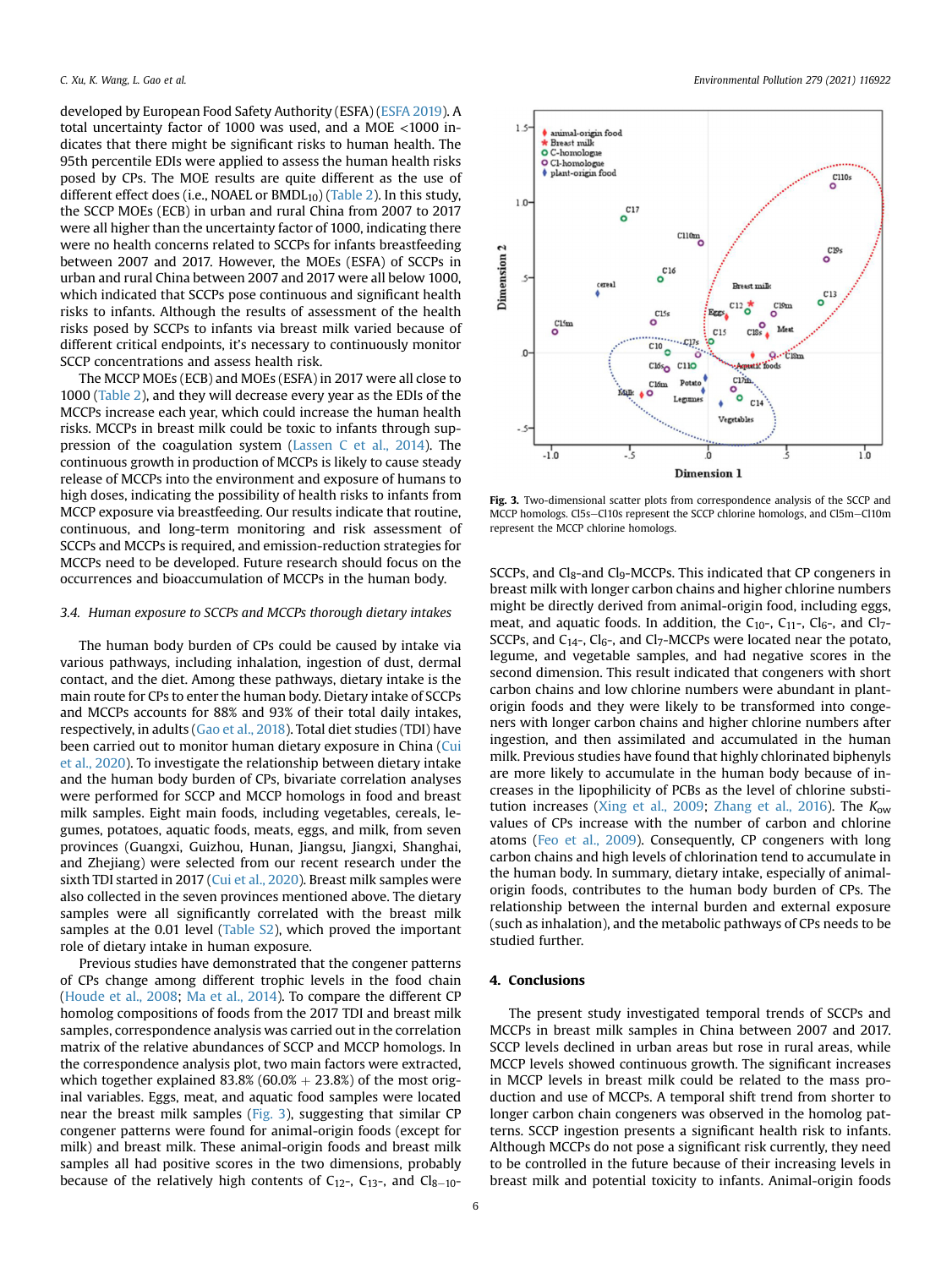contribute to the human body burden of CPs and congeners with long carbon chains and high chlorine numbers tend to accumulate in the human body. Pollution prevention and control measures for MCCPs should be discussed and the potential toxic effects of SCCPs and MCCPs to mothers and infants should be studied.

# Credit author statement

Chi Xu: Conceptualization, Formal analysis, Investigation, Writing-original draft, Visualization; Kunran Wang: Data curation, Investigation, Validation, Formal analysis; Lirong Gao: Conceptualization, Supervision, Methodology, Writing-review & editing, Funding acquisition, Project administration; Minghui Zheng: Conceptualization, Supervision; Jingguang Li: Resources, Funding acquisition; Lei Zhang: Resources, Formal analysis; Yongning Wu: Conceptualization, Resources, Supervision, Funding acquisition, Project administration; Lin **Qiao:** Methodology, Writing-review & editing; **Di Huang:** Formal analysis, Writing—review  $\&$  editing; **Shuang Wang:** Formal analysis, Writing—review  $\&$  editing; Da Li: Formal analysis.

### Declaration of competing interest

The authors declare that they have no known competing financial interests or personal relationships that could have appeared to influence the work reported in this paper.

#### Acknowledgments

This work was supported by the State Key Project of Research and Development Plan [grant number 2017YFC1600500 and 2019YFC1805605], the National Natural Science Foundation of China [grant numbers 21976187, 21537001 and 91843301], and the CAMS Innovation Fund for Medical Science [grant number 2019- I2M-5-024].

# Appendix A. Supplementary data

Supplementary data to this article can be found online at <https://doi.org/10.1016/j.envpol.2021.116922>.

#### References

- <span id="page-6-1"></span>[Bayen, S., Obbard, J.P., Thomas, G.O., 2006. Chlorinated paraf](http://refhub.elsevier.com/S0269-7491(21)00504-2/sref1)fins: a review of [analysis and environmental occurrence. Environ. Int. 32, 915](http://refhub.elsevier.com/S0269-7491(21)00504-2/sref1)–[929.](http://refhub.elsevier.com/S0269-7491(21)00504-2/sref1)
- <span id="page-6-25"></span>[Chen, M.Y., Luo, X.J., Zhang, X.L., He, M.J., Chen, S.J., Mai, B.X., 2011. Chlorinated](http://refhub.elsevier.com/S0269-7491(21)00504-2/sref2) paraffi[ns in sediments from the Pearl River Delta, South China: spatial and](http://refhub.elsevier.com/S0269-7491(21)00504-2/sref2) [temporal distributions and implication for processes. Environ. Sci. Technol. 45,](http://refhub.elsevier.com/S0269-7491(21)00504-2/sref2) [9936](http://refhub.elsevier.com/S0269-7491(21)00504-2/sref2)-[9943.](http://refhub.elsevier.com/S0269-7491(21)00504-2/sref2)
- <span id="page-6-34"></span><span id="page-6-19"></span>[CNS, Chinese Nutrition Society, 2013. Chinese Dietary Reference Intakes Handbook.](http://refhub.elsevier.com/S0269-7491(21)00504-2/sref3) [Standards Press of China, Beijing](http://refhub.elsevier.com/S0269-7491(21)00504-2/sref3).
- [Cui, L., Gao, L., Zheng, M., Li, J., Zhang, L., Wu, Y., Qiao, L., Xu, C., Wang, K., Huang, D.,](http://refhub.elsevier.com/S0269-7491(21)00504-2/sref4) [2020. Short- and medium-chain chlorinated paraf](http://refhub.elsevier.com/S0269-7491(21)00504-2/sref4)fins in foods from the sixth [Chinese total diet study: occurrences and estimates of dietary intakes in South](http://refhub.elsevier.com/S0269-7491(21)00504-2/sref4) [China. J. Agric. Food Chem.](http://refhub.elsevier.com/S0269-7491(21)00504-2/sref4)
- <span id="page-6-8"></span>[Du, X., Yuan, B., Zhou, Y., de Wit, C.A., Zheng, Z., Yin, G., 2020. Chlorinated paraf](http://refhub.elsevier.com/S0269-7491(21)00504-2/sref5)fins [in two snake species from the Yangtze River Delta: tissue distribution and](http://refhub.elsevier.com/S0269-7491(21)00504-2/sref5) biomagnifi[cation. Environ. Sci. Technol. 54, 2753](http://refhub.elsevier.com/S0269-7491(21)00504-2/sref5)-[2762](http://refhub.elsevier.com/S0269-7491(21)00504-2/sref5).
- <span id="page-6-31"></span><span id="page-6-30"></span>[ECB, 2000. European Union Risk Assessment Report, vol. 4. Alkanes,C10-13, Chloro.](http://refhub.elsevier.com/S0269-7491(21)00504-2/sref6) [Devon, England](http://refhub.elsevier.com/S0269-7491(21)00504-2/sref6).
- <span id="page-6-29"></span>[ECB, 2007. European Union Risk Assessment Report, vol. 4. Alkanes, C14-17, Chloro.](http://refhub.elsevier.com/S0269-7491(21)00504-2/sref7) [Devon, England](http://refhub.elsevier.com/S0269-7491(21)00504-2/sref7).
- ECHA, 2008. Harmonised Classification Annex VI of Regulation (EC) No 1272/2008 (CLP Regulation), Index-No. 602-095-00-X: Alkanes, C14-17, Chloro. [https://](https://echaeuropaeu/information-on-chemicals/cl-inventory-database/-/discli/details/94445) [echaeuropaeu/information-on-chemicals/cl-inventory-database/-/discli/](https://echaeuropaeu/information-on-chemicals/cl-inventory-database/-/discli/details/94445) [details/94445](https://echaeuropaeu/information-on-chemicals/cl-inventory-database/-/discli/details/94445).
- <span id="page-6-32"></span>ESFA, 2019. Scientific Opinion on the Risk for Animal and Human Health Related to the Presence of Chlorinated Paraffins in Feed and Food. [https://www.efsa.](https://www.efsa.europa.eu/sites/default/files/consultation/consultation/EFSA_CONTAM_Chlorinated_paraffins.pdf) europa.eu/sites/default/fi[les/consultation/consultation/EFSA\\_CONTAM\\_](https://www.efsa.europa.eu/sites/default/files/consultation/consultation/EFSA_CONTAM_Chlorinated_paraffins.pdf) [Chlorinated\\_paraf](https://www.efsa.europa.eu/sites/default/files/consultation/consultation/EFSA_CONTAM_Chlorinated_paraffins.pdf)fins.pdf.
- <span id="page-6-3"></span>EU, 2015. Endocrine Disrupters: Database. [http://ec.europa.eu/environment/](http://ec.europa.eu/environment/chemicals/endocrine/strategy/being_en.htm)

[chemicals/endocrine/strategy/being\\_en.htm](http://ec.europa.eu/environment/chemicals/endocrine/strategy/being_en.htm).

- <span id="page-6-0"></span>Feo, M.L., Eljarrat, E., Barceló, D., Barceló[, D., 2009. Occurrence, fate and analysis of](http://refhub.elsevier.com/S0269-7491(21)00504-2/sref11) [polychlorinated n-alkanes in the environment. Trac. Trends Anal. Chem. 28,](http://refhub.elsevier.com/S0269-7491(21)00504-2/sref11)  $778 - 791.$  $778 - 791.$  $778 - 791.$
- <span id="page-6-16"></span>[Gao, W., Cao, D., Wang, Y., Wu, J., Wang, Y., Wang, Y., Jiang, G., 2018. External](http://refhub.elsevier.com/S0269-7491(21)00504-2/sref12) [exposure to short- and medium-chain chlorinated paraf](http://refhub.elsevier.com/S0269-7491(21)00504-2/sref12)fins for the general [population in beijing, China. Environ. Sci. Technol. 52, 32](http://refhub.elsevier.com/S0269-7491(21)00504-2/sref12)–[39](http://refhub.elsevier.com/S0269-7491(21)00504-2/sref12).
- <span id="page-6-27"></span>[Gluge, J., Schinkel, L., Hungerbuhler, K., Cariou, R., Bogdal, C., 2018. Environmental](http://refhub.elsevier.com/S0269-7491(21)00504-2/sref13) [risks of medium-chain chlorinated paraf](http://refhub.elsevier.com/S0269-7491(21)00504-2/sref13)fins (MCCPs): a review. Environ. Sci. [Technol. 52, 6743](http://refhub.elsevier.com/S0269-7491(21)00504-2/sref13)-[6760.](http://refhub.elsevier.com/S0269-7491(21)00504-2/sref13)
- <span id="page-6-6"></span>[Gluge, J., Wang, Z., Bogdal, C., Scheringer, M., Hungerbuhler, K., 2016. Global pro](http://refhub.elsevier.com/S0269-7491(21)00504-2/sref14)[duction, use, and emission volumes of short-chain chlorinated paraf](http://refhub.elsevier.com/S0269-7491(21)00504-2/sref14)fins - a [minimum scenario. Sci. Total Environ. 573, 1132](http://refhub.elsevier.com/S0269-7491(21)00504-2/sref14)-[1146](http://refhub.elsevier.com/S0269-7491(21)00504-2/sref14).
- <span id="page-6-9"></span>[Houde, M., Muir, D.C.G., Tomy, G.T., Whittle, D.M., Teixeira, C., Moore, S., 2008.](http://refhub.elsevier.com/S0269-7491(21)00504-2/sref15) Bioaccumulation and trophic magnifi[cation of short- and medium-chain chlo](http://refhub.elsevier.com/S0269-7491(21)00504-2/sref15)rinated paraffi[ns in food webs from Lake Ontario and Lake Michigan. Environ.](http://refhub.elsevier.com/S0269-7491(21)00504-2/sref15) [Sci. Technol. 42, 3893](http://refhub.elsevier.com/S0269-7491(21)00504-2/sref15)-[3899.](http://refhub.elsevier.com/S0269-7491(21)00504-2/sref15)

<span id="page-6-2"></span>[IARC, 1990. Summaries and Evaluation, Chlorinated Paraf](http://refhub.elsevier.com/S0269-7491(21)00504-2/sref16)fins (Group 2B). France.

- <span id="page-6-11"></span>[Landrigan, P.J., Claudio, L., Markowitz, S.B., Berkowitz, G.S., Brenner, B.L., Romero, H.,](http://refhub.elsevier.com/S0269-7491(21)00504-2/sref17) [Wetmur, J.G., Matte, T.D., Gore, A.C., Godbold, J.H., Wolff, M.S., 1999. Pesticides](http://refhub.elsevier.com/S0269-7491(21)00504-2/sref17) [and inner-city children: exposures, risks, and prevention. Environ. Health Per](http://refhub.elsevier.com/S0269-7491(21)00504-2/sref17)[spect. 107, 431](http://refhub.elsevier.com/S0269-7491(21)00504-2/sref17)-[437.](http://refhub.elsevier.com/S0269-7491(21)00504-2/sref17)
- <span id="page-6-33"></span>[Lassen C, S.G., Crookes, M., Christensen, F., Jeppesen, C.N., Mikkelsen, S.H.,](http://refhub.elsevier.com/S0269-7491(21)00504-2/sref18) [Nielsen, J.M., 2014. Survey of short-chain and medium chlorinated paraf](http://refhub.elsevier.com/S0269-7491(21)00504-2/sref18)fins. [Part of the LOUS-review, 1614 E.P.N. In: Environmental Project No 1614. Danish](http://refhub.elsevier.com/S0269-7491(21)00504-2/sref18) [Environmental Protection Agency, Copenhagen.](http://refhub.elsevier.com/S0269-7491(21)00504-2/sref18)
- <span id="page-6-21"></span>[Liu, D., Li, Q., Cheng, Z., Li, K., Li, J., Zhang, G., 2020a. Spatiotemporal variations of](http://refhub.elsevier.com/S0269-7491(21)00504-2/sref19) chlorinated paraffi[ns in PM2.5 from Chinese cities: implication of the shifting](http://refhub.elsevier.com/S0269-7491(21)00504-2/sref19) [and upgrading of its industries. Environ. Pollut. 259, 113853.](http://refhub.elsevier.com/S0269-7491(21)00504-2/sref19)
- <span id="page-6-14"></span>[Liu, Y., Aamir, M., Li, M., Liu, K., Hu, Y., Liu, N., Xu, Y., Du, J., Xu, J., Liu, W., 2020b.](http://refhub.elsevier.com/S0269-7491(21)00504-2/sref20) [Prenatal and postnatal exposure risk assessment of chlorinated paraf](http://refhub.elsevier.com/S0269-7491(21)00504-2/sref20)fins in [mothers and neonates: occurrence, congener pro](http://refhub.elsevier.com/S0269-7491(21)00504-2/sref20)file, and transfer behavior. [J. Hazard Mater. 395, 122660.](http://refhub.elsevier.com/S0269-7491(21)00504-2/sref20)
- <span id="page-6-35"></span>[Ma, X., Zhang, H., Wang, Z., Yao, Z., Chen, J., Chen, J., 2014. Bioaccumulation and](http://refhub.elsevier.com/S0269-7491(21)00504-2/sref21) [trophic transfer of short chain chlorinated paraf](http://refhub.elsevier.com/S0269-7491(21)00504-2/sref21)fins in a marine food web from [Liaodong Bay, North China. Environ. Sci. Technol. 48, 5964](http://refhub.elsevier.com/S0269-7491(21)00504-2/sref21)-[5971.](http://refhub.elsevier.com/S0269-7491(21)00504-2/sref21)
- <span id="page-6-28"></span>MEEPRC, 2017. [http://www.mee.gov.cn/gkml/hbb/bgg/201712/t20171229\\_428832.](http://www.mee.gov.cn/gkml/hbb/bgg/201712/t20171229_428832.htm) [htm](http://www.mee.gov.cn/gkml/hbb/bgg/201712/t20171229_428832.htm).
- <span id="page-6-4"></span>POPRC, 2017. Eighth Meeting of the Conference of the Parties to the Stockholm Convention. [http://wwwpopsint/TheConvention/ConferenceoftheParties/](http://wwwpopsint/TheConvention/ConferenceoftheParties/Meetings/COP8/tabid/5309/Defaultaspx) [Meetings/COP8/tabid/5309/Defaultaspx](http://wwwpopsint/TheConvention/ConferenceoftheParties/Meetings/COP8/tabid/5309/Defaultaspx).
- <span id="page-6-12"></span>[Qiao, L., Gao, L., Zheng, M., Xia, D., Li, J., Zhang, L., Wu, Y., Wang, R., Cui, L., Xu, C.,](http://refhub.elsevier.com/S0269-7491(21)00504-2/sref24) [2018. Mass fractions, congener group patterns, and placental transfer of short](http://refhub.elsevier.com/S0269-7491(21)00504-2/sref24)and medium-chain chlorinated paraffi[ns in paired maternal and cord serum.](http://refhub.elsevier.com/S0269-7491(21)00504-2/sref24) [Environ. Sci. Technol. 52, 10097](http://refhub.elsevier.com/S0269-7491(21)00504-2/sref24)-[10103](http://refhub.elsevier.com/S0269-7491(21)00504-2/sref24).
- <span id="page-6-10"></span>[Raab, U., Albrecht, M., Preiss, U., Volkel, W., Schwegler, U., Fromme, H., 2013.](http://refhub.elsevier.com/S0269-7491(21)00504-2/sref25) [Organochlorine compounds, nitro musks and per](http://refhub.elsevier.com/S0269-7491(21)00504-2/sref25)fluorinated substances in [breast milk - results from Bavarian Monitoring of Breast Milk 2007/8. Chemo](http://refhub.elsevier.com/S0269-7491(21)00504-2/sref25)[sphere 93, 461](http://refhub.elsevier.com/S0269-7491(21)00504-2/sref25)-[467.](http://refhub.elsevier.com/S0269-7491(21)00504-2/sref25)
- <span id="page-6-7"></span>[Ren, X., Geng, N., Zhang, H., Wang, F., Gong, Y., Song, X., Luo, Y., Zhang, B., Chen, J.,](http://refhub.elsevier.com/S0269-7491(21)00504-2/sref26) [2019. Comparing the disrupting effects of short-, medium- and long-chain](http://refhub.elsevier.com/S0269-7491(21)00504-2/sref26) chlorinated Paraffi[ns on cell viability and metabolism. Sci. Total Environ. 685,](http://refhub.elsevier.com/S0269-7491(21)00504-2/sref26)  $297 - 307$  $297 - 307$
- <span id="page-6-18"></span>[Reth, M., Zencak, Z., Oehme, M., 2005. New quanti](http://refhub.elsevier.com/S0269-7491(21)00504-2/sref27)fication procedure for the analysis of chlorinated paraffi[ns using electron capture negative ionization mass spec](http://refhub.elsevier.com/S0269-7491(21)00504-2/sref27)trometry. J. Chromatogr. A  $1081$ , 225-[231.](http://refhub.elsevier.com/S0269-7491(21)00504-2/sref27)
- <span id="page-6-24"></span>[Thomas, G.O., Farrar, D., Braekevelt, E., Stern, G., Kalantzi, O.I., Martin, F.L.,](http://refhub.elsevier.com/S0269-7491(21)00504-2/sref28) [Jones, K.C., 2006. Short and medium chain length chlorinated paraf](http://refhub.elsevier.com/S0269-7491(21)00504-2/sref28)fins in UK [human milk fat. Environ. Int. 32, 34](http://refhub.elsevier.com/S0269-7491(21)00504-2/sref28)-[40.](http://refhub.elsevier.com/S0269-7491(21)00504-2/sref28)
- <span id="page-6-20"></span>[USEPA, 2002. A Review of the Reference Dose and Reference Concentration Proc](http://refhub.elsevier.com/S0269-7491(21)00504-2/sref29)[esses;EPA/630/P-02/002. United States Environmental Protection Agency,](http://refhub.elsevier.com/S0269-7491(21)00504-2/sref29) [Washington,DC](http://refhub.elsevier.com/S0269-7491(21)00504-2/sref29).
- <span id="page-6-5"></span>[van Mourik, L.M., Gaus, C., Leonards, P.E.G., de Boer, J., 2016. Chlorinated paraf](http://refhub.elsevier.com/S0269-7491(21)00504-2/sref30)fins in [the environment: a review on their production, fate, levels and trends between](http://refhub.elsevier.com/S0269-7491(21)00504-2/sref30) [2010 and 2015. Chemosphere 155, 415](http://refhub.elsevier.com/S0269-7491(21)00504-2/sref30)-[428.](http://refhub.elsevier.com/S0269-7491(21)00504-2/sref30)
- <span id="page-6-26"></span>[van Mourik, L.M., Toms, L.L., He, C., Banks, A., Hobson, P., Leonards, P.E.G., de Boer, J.,](http://refhub.elsevier.com/S0269-7491(21)00504-2/sref31) [Mueller, J.F., 2020. Evaluating age and temporal trends of chlorinated paraf](http://refhub.elsevier.com/S0269-7491(21)00504-2/sref31)fins [in pooled serum collected from males in Australia between 2004 and 2015.](http://refhub.elsevier.com/S0269-7491(21)00504-2/sref31) [Chemosphere 244, 125574.](http://refhub.elsevier.com/S0269-7491(21)00504-2/sref31)
- <span id="page-6-23"></span>[Wang, C., Gao, W., Liang, Y., Jiang, Y., Wang, Y., Zhang, Q., Jiang, G., 2019. Migration of](http://refhub.elsevier.com/S0269-7491(21)00504-2/sref32) chlorinated paraffi[ns from plastic food packaging into food simulants: con](http://refhub.elsevier.com/S0269-7491(21)00504-2/sref32)[centrations and differences in congener pro](http://refhub.elsevier.com/S0269-7491(21)00504-2/sref32)files. Chemosphere 225, 557-[564.](http://refhub.elsevier.com/S0269-7491(21)00504-2/sref32)
- <span id="page-6-22"></span>[Wang, C., Gao, W., Liang, Y., Wang, Y., Jiang, G., 2018. Concentrations and congener](http://refhub.elsevier.com/S0269-7491(21)00504-2/sref33) profiles of chlorinated paraffi[ns in domestic polymeric products in China. En](http://refhub.elsevier.com/S0269-7491(21)00504-2/sref33)[viron. Pollut. 238, 326](http://refhub.elsevier.com/S0269-7491(21)00504-2/sref33)-[335](http://refhub.elsevier.com/S0269-7491(21)00504-2/sref33).
- <span id="page-6-17"></span>WHO, 2007. Fourth WHO-Coordinated Survey of Breast Milk for Persistent Organic Pollutants in Cooperation with UNEP. [https://wwwwhoint/foodsafety/chem/](https://wwwwhoint/foodsafety/chem/POPprotocolpdf) [POPprotocolpdf.](https://wwwwhoint/foodsafety/chem/POPprotocolpdf)
- <span id="page-6-15"></span>[Xia, D., Gao, L., Zheng, M., Li, J., Zhang, L., Wu, Y., Tian, Q., Huang, H., Qiao, L., 2017a.](http://refhub.elsevier.com/S0269-7491(21)00504-2/sref36) [Human exposure to short- and medium-chain chlorinated paraf](http://refhub.elsevier.com/S0269-7491(21)00504-2/sref36)fins via mothers' [milk in Chinese urban population. Environ. Sci. Technol. 51, 608](http://refhub.elsevier.com/S0269-7491(21)00504-2/sref36)-[615](http://refhub.elsevier.com/S0269-7491(21)00504-2/sref36).
- <span id="page-6-13"></span>[Xia, D., Gao, L.R., Zheng, M.H., Li, J.G., Zhang, L., Wu, Y.N., Qiao, L., Tian, Q.C.,](http://refhub.elsevier.com/S0269-7491(21)00504-2/sref37) [Huang, H.T., Liu, W.B., Su, G.J., Liu, G.R., 2017b. Health risks posed to infants in](http://refhub.elsevier.com/S0269-7491(21)00504-2/sref37) [rural China by exposure to short- and medium-chain chlorinated paraf](http://refhub.elsevier.com/S0269-7491(21)00504-2/sref37)fins in breast milk. Environ. Int.  $103$ ,  $1-7$ .